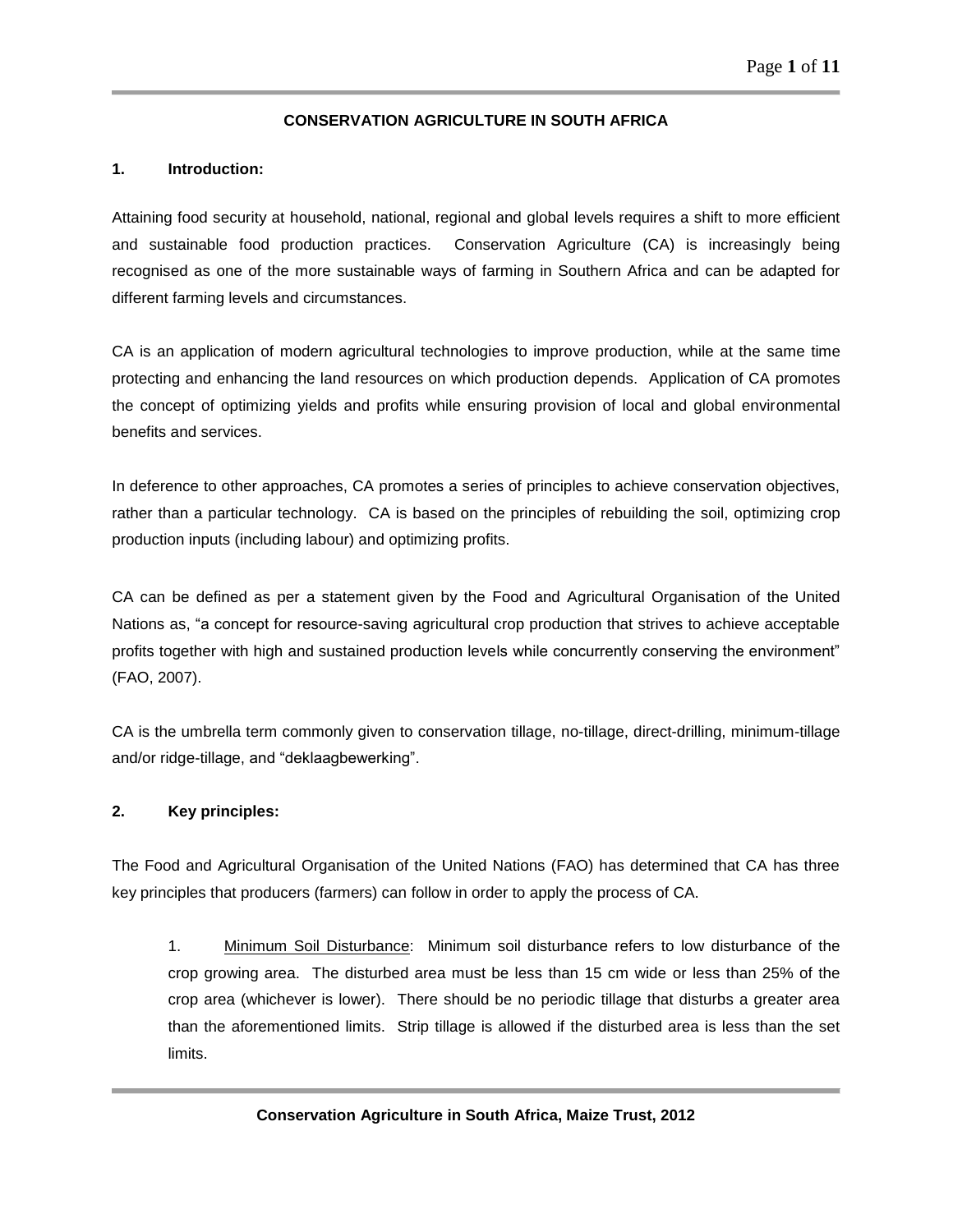The first key principle in CA is to practice minimum mechanical soil disturbance which is essential to maintaining minerals within the soil, stop erosion and prevent water loss from occurring in the soil. In the past agriculture has looked at soil tillage as the main process in the introduction of new crops to an area. It was believed that tilling the soil would increase fertility within the soil through mineralization that takes place in the soil. Today tillage is seen as a way of destroying organic matter that can be provided within the soil. CA farming has become a process that can save soil organic levels for a longer period of time, and still allow the soil to be productive for longer periods. (FAO, 2007).

2. Organic soil cover: The surface of the soil is permanently covered by live or dead vegetation. (This should preferably be apart from the planting line or hole).

The second key principle in CA is about managing the top soil to create a permanent organic soil cover and allow growth of organisms within the soil structure. This growth will break down the mulch that is left on the soil surface. The breaking down of this mulch will produce a high organic matter level which will act as a fertilizer for the soil surface. If the practices of CA are being done for many years and enough organic matter is being built up at the surface, then a layer of mulch would start to form. The layer of mulch that is built up over time will start to become like a buffer zone between soil and mulch that will help reduce wind and water erosion. Also, with this, comes the protection of the soil surface with rainfall. Rainfall on land that is not protected by a layer of mulch is left open to the elements and it has a direct impact on the soil. This type of ground cover would also help to keep the temperature lower and the moisture level of the soil will increase compared to using the till method.

### 3. Crop rotation: A variety of crops are grown in rotation, or sequence, or together with the main crop.

The third and final principle is the practice of crop rotation with more than two crop species. Rotational crops will act as a natural insecticide and herbicide for specific crops. To prevent insects or weeds establishing a pattern in fields will help to eliminate problems with yield reduction and infestations (FAO, 2007). Establishing crops in a rotation allows for an extensive build up of rooting zones which will allow for better water penetration.

# **3. Benefits of Conservation Agriculture:**

The benefits will be looked at in relation to minimal soil disturbance, permanent ground cover and rotation, since they all interact to provide the benefits, which include the following: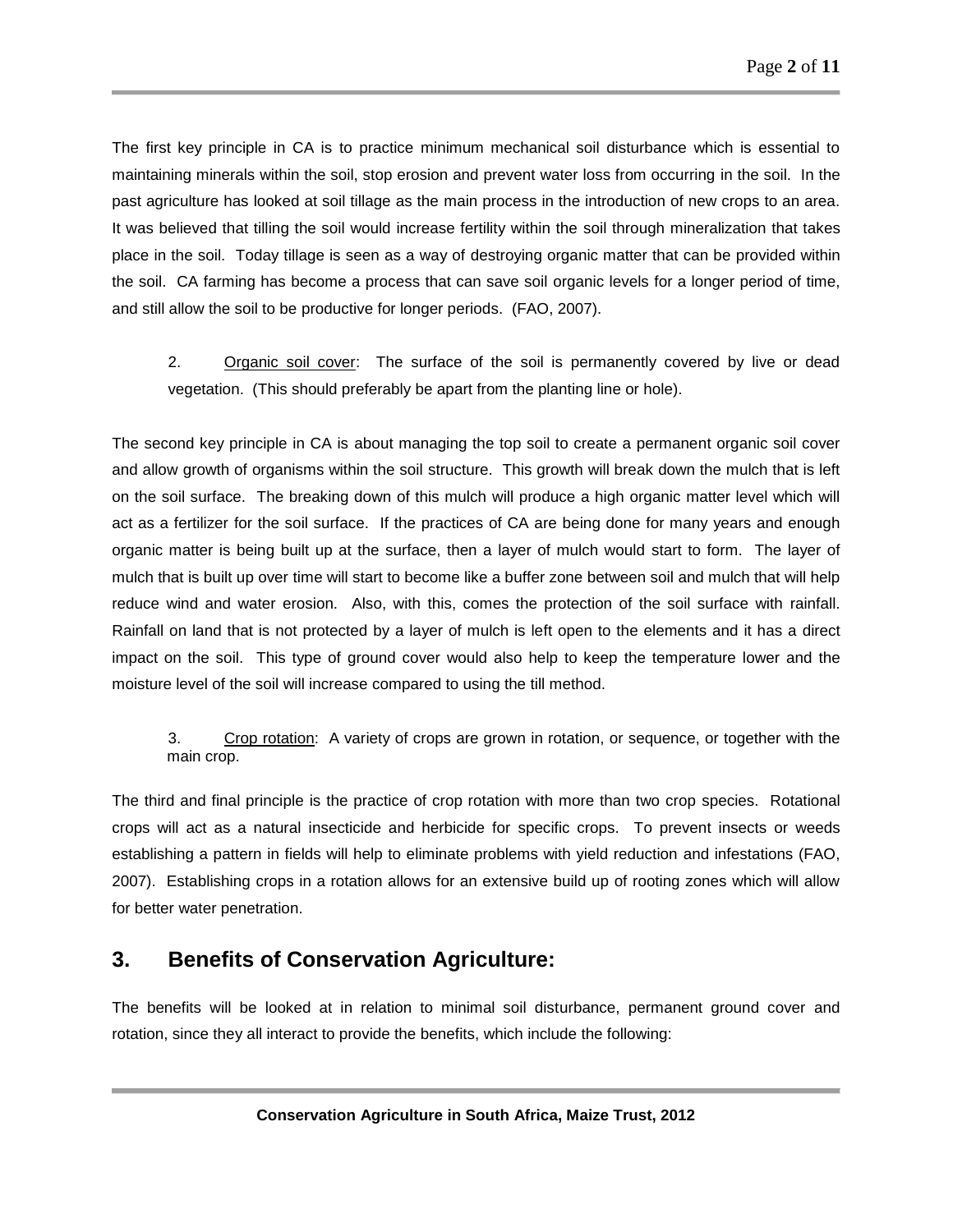1. Yields and farm income: It is important to recognize the effect that CA has on two of the main aims of crop production – the optimization of yields and net farm income. Drawn from experiences across the globe, the Food and Agriculture Organisation (2007) has drafted a theoretical representation to show how these variables are affected in the first few years after adopting CA (See figure below).



The figure furthermore shows the general trend in net farm income after CA is adopted. In the first two phases, a marginal decrease in net farm income can be expected. Thereafter, an exponential increase in the third phase can be expected and a levelling off in the fourth phase in the early stages of adoption can be largely attributed to two processes. The first process is that of familiarization and adaptation on the part of the farmer. Mistakes and inefficiencies occur inevitably in the early days, but, as time goes by, the farmer becomes more familiar with the techniques, improves on practices and management and learns from previous mistakes. The second process is where the biophysical environment's natural balance is restored (Food and Agriculture Organisation, 2007). As the soil is not tilled as much anymore, several soil conditions (fertility, porosity and soil moisture content for example) are improved and this normally results in greater yields. It must, however, be noted that the figure only gives a general idea of what is normally expected to happen with regard to yields and net farm income. (Du Toit, 2007).

A research project done by du Toit, 2007, indicated that No-Tillage (NT) farmers in the North West Province reported yield increases of 13% in the first year, which is slightly less than the Reduced Tillage farmers with 16%. However, from the third year onwards, a significant increase in NT yields compared to that of Reduced Tillage was observed. Although deep rip tillage (RT) accounts for higher yields in the

**Conservation Agriculture in South Africa, Maize Trust, 2012**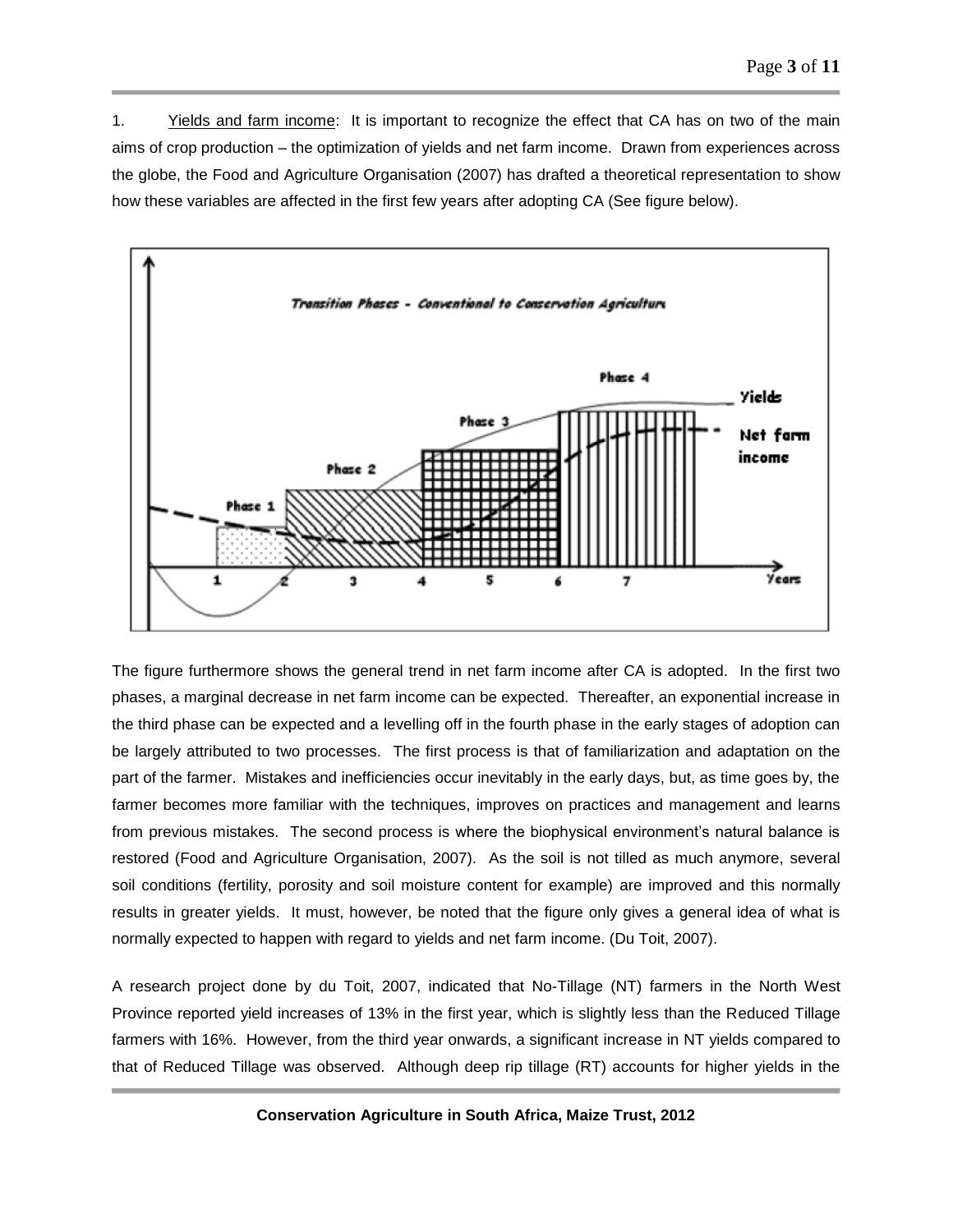first few years after adoption, NT yields tend to exceed that of Reduced Tillage in the long-run. For example, at the end of the first five years, NT yields were 34% higher compared to conventional cultivation. This increase in yield can primarily be attributed to improved soil conditions, which increases soil fertility and soil moisture content (Du Toit, 2007).

2. Time management: One of the major benefits of CA, which makes it popular with farmers, is that it is economical and saves time. Since planting can be accomplished in one pass of the seed drill, the planting time is reduced. Planting time after the first rainfall is normally hectic and conventional system farmers have to wait for the first summer rains before they can plant, while the CA farmers can plan their planting time, because there is ample moisture conserved for planting before the first rains and the upper soil does not dry out quickly, which enables CA farmers to plan the planting process more accurately.

3. Water-use efficiency: Systems using CA show reduced water run-off, better water penetration and more moisture in the soil throughout the growing period. The total rainfall for South Africa is relatively lower than other crop production areas globally and the effect of better water usage will encourage farmers to adopt the CA principles. Farmers expressed CA to be of immeasurable help in their quest to utilise the country's limited rainfall as efficiently as possible. One could then understand why Mallett (1981) remarks that, "any technique that can be economically introduced to make better use of our limited and often unreliable moisture supplies must therefore be encouraged." (Reported by Du Toit, 2007).

4. Increased microbial activity leads to better soil quality: The surface mulch helps promote more stable soil aggregates as a result of increased microbial activity and better protection of the soil surface. Ground-cover promotes an increase in biological diversity below and above ground; there are more beneficial organisms and these help keep insects in biological balance. Furthermore, the biological diversity and activities will create a network of interconnected pores, nutrient recycle and the soil's physical and biological health. Life in the soil is a highly complex and dynamic system that is sensitive to tillage, pesticides, and other toxins.

5. Nutrition efficiency: During the first 2-3 years after adopting CA, nitrogen fertilizer efficiency may be lower as a result of micro-organisms tying up the nitrogen in the residue (Nitrogen negative periods). However, in other longer-term experiments, release of nutrients increased with time because of more active microbial activity and nutrient recycling.

6. Less fuel and lower carbon emissions: CA systems are using less diesel fuel and thus results in lower carbon dioxide emissions, one of the gases responsible for global warming. In combination with the reduction of mechanization requirements, this is very cost effective.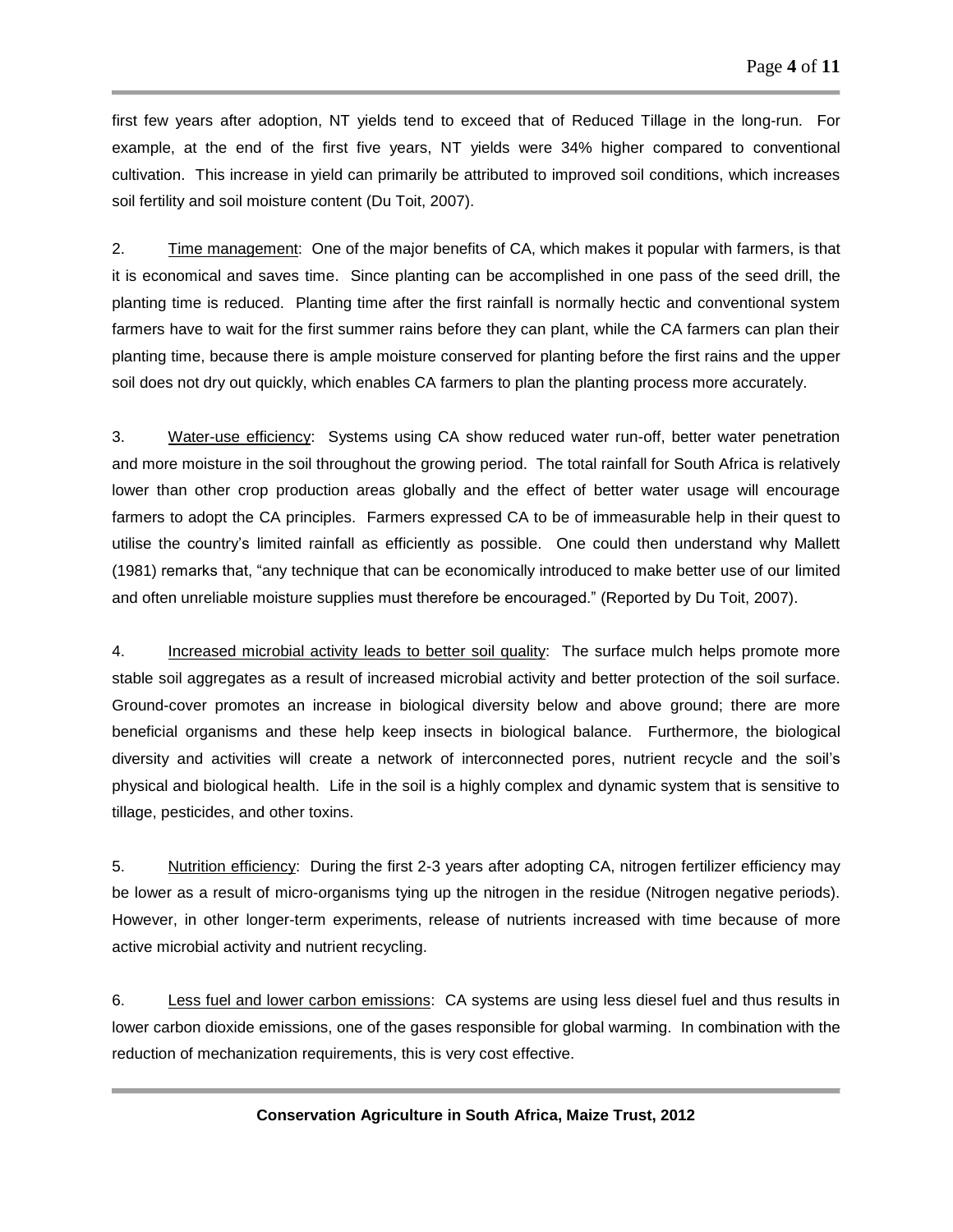7. Less weeds: Weeds have been shown to germinate less in CA systems because the soil is less disturbed than in tilled soils. There is also evidence of allelopathic properties of cereal residues in respect of inhibiting surface weed seed germination. Weeds will also be controlled when the cover crop is cut, rolled flat, or killed by herbicides. Farming practices that maintain soil micro-organisms and microbial activity can also lead to weed suppression by biological agents. Proper weed control is one of the main barriers why producers hesitate to change to a full CA system, however, after successfully applying the chemicals; weed control is not an issue anymore.

8. Social benefits: Besides the economic and biological benefits, there are also various other reasons why they adopt conservation practices. These can include non-individual or societal interests (Food and Agriculture Organization, 2001), the pride that comes from being a steward of the environment, a strong concern for the environment and/or even because they feel it is "the right thing to do". Adopting CA is a challenge with a reward.

9. Environmental climatic changes: One last argument to strengthen the case of CA adoption is the threat of possible detrimental impact which future climatic changes may hold. The Centre for Environmental Economics and Policy in Africa (CEEPA) has carried out extensive research on the impact of projected climate change in Africa. In their study on South Africa, they indicate maize production in the areas near Lichtenburg (in the North West province) to become economically unfeasible by the year 2060 because of significant reductions in rainfall. They recommend that, "given the fact that currently up to 57% of this district is cultivated, of which the majority (90%) is under maize, there is a definite warning sign that some form of alternative has to be sought if maize production is to be maintained at current levels" (Benhin, as reported by Du Toit, 2007).

### **Drivers of adoption**

The main reason why participants adopt CA has been to improve and restore the overall condition of the soil. To reduce soil erosion and the degradation of lands have been other important reasons why farmers adopted CA. To reduce expenses on fuel and mechanization was also another important consideration. It would, therefore, seem that the improvement and restoration of their most important natural resource – the soil – and the reduction of farm input costs, are the most important factors for the adoption of CA.

### **What will it take to change?**

More and more farmers are interested in practising CA and just need extra encouragement to be convinced. Some farmers, however, are waiting for fellow farmers to pave the way and sort out the problems before they will join. The agricultural situation in South Africa is ready to promote CA and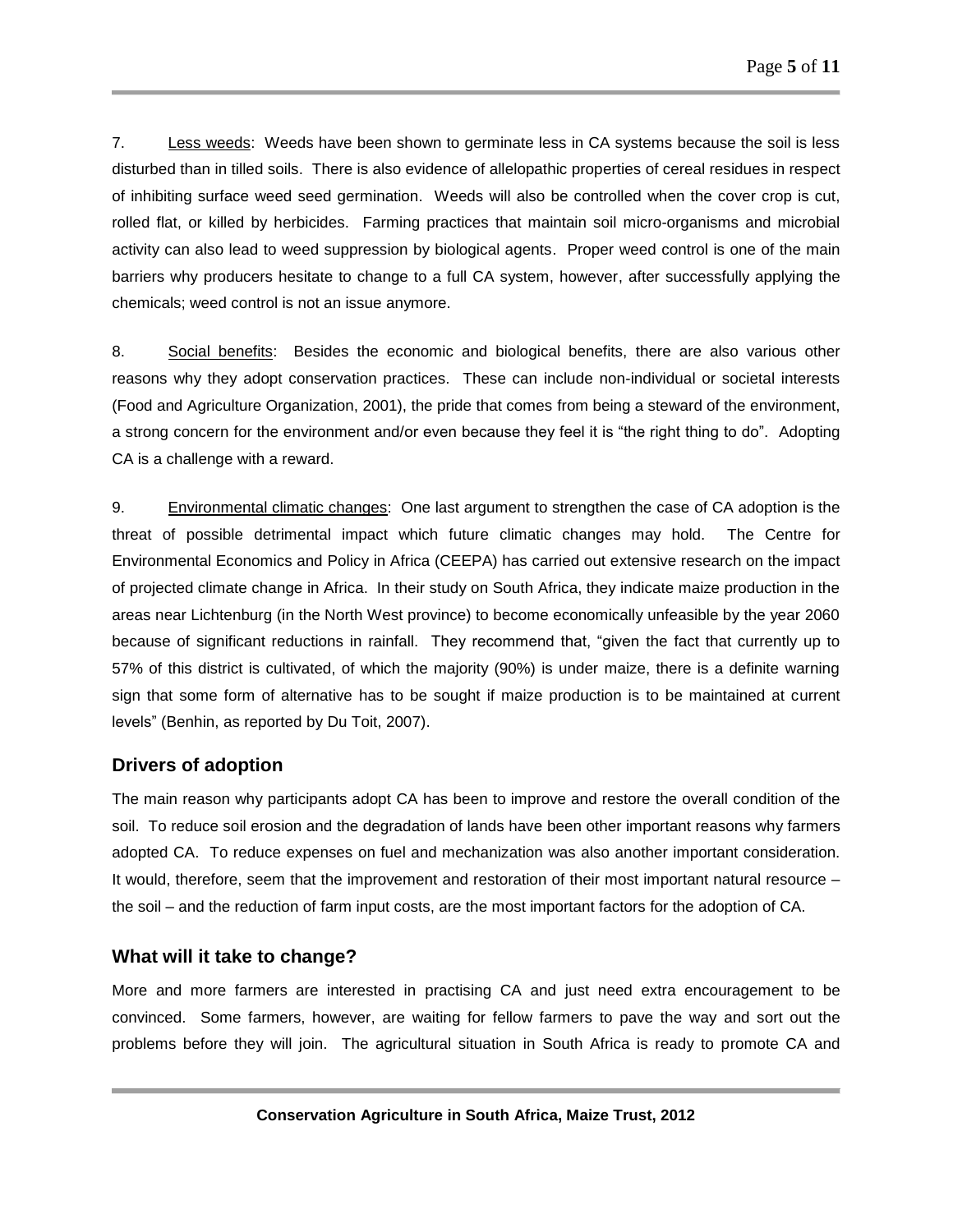farmers are hungry to adopt such a system. The aspect in need of change is the traditional way in which producers, scientists and researchers think about crop production. International CA experts visiting South Africa, state that, "South Africa has a huge potential to rapidly increase the area under conservation agriculture, if the main obstacle, mindset, is overcome."

What is required is the urgent and immediate adoption of technologies being refined and exploited in other countries. Not just because it will improve biological health, but it also reduces global warming and environmental pollution, increases the life span of dams, reduces the cost of water purification etc., but primarily because it makes good economic sense for farmers, i.e. the persons most immediately and directly affected.

Because of the conservative and risk aversion nature of farmers the suggestion to focus initial conservation agriculture work in finer textured sandy soils and in areas with higher rainfall makes sense and should result in more success and faster adoption.

It is important to use a bottom-up, farmer participatory approach to promote this technology. Seeing and doing is believing and farmers must be able to experiment with the technology in their own situations in order to fully understand how it can help them produce more at less cost and with benefits to the natural resource base and environment.

### **Barriers to adoption**

Farmers identified the following three issues as the main barriers in adopting CA: soil compaction, lack of information, and hidden risks and uncertainties. The first barrier is the sandy nature of soil in the Central and Western areas which needs tilling to avoid soil compaction and crusting. Research projects on South African soils show that soils which have less than 20% clay in the upper layer are very vulnerable to compaction. However, in Western Australia, an area with similar climatic and production conditions as South Africa, a significant adoption of no-tillage has taken place despite the area's infertile sandy soils, with clay contents typically between 1% and 5% (Crabtree, 2000). The trend is that CA is easier adopted in the tropical and subtropical eastern areas of South Africa and less to the central and western areas in the direction of the marginal production conditions (in the direction of the Kalahari desert).

#### **External experts summarized the following Constraints** (Fowler, 2005).

- 1. mindset farmers soon adopt a technique that can be seen to work.
- 2. machinery now available, both local and imported.
- 3. risk aversion of farmers CA reduces risk by retaining rainfall.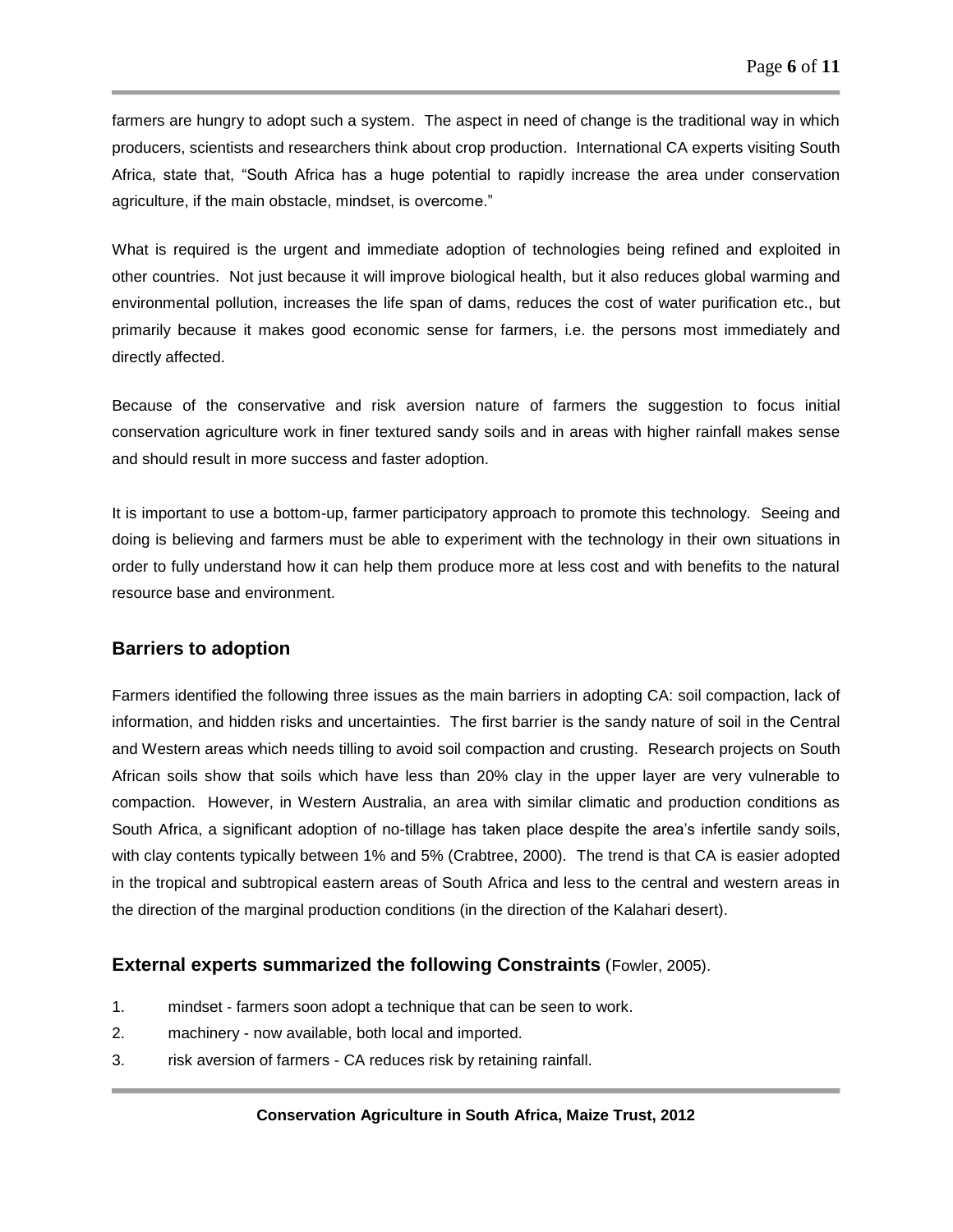- 4. availability of technology this already exists in the internationally CA adopted countries.
- 5. dependence on herbicides diminishes fast with proper weed management and glyphosate resistant crops.
- 6. difficulty of controlling weeds without herbicides delayed erratic germination due to mulch, allelopathy of cover crops, prevention of seeding and reduced mechanical disturbance soon negate this.
- 7. lack of economic data a database will make on-farm cost comparisons available.
- 8. inaccessibility of information fast diminishing as technology improves, e.g. search for CA on websites.
- 9. inappropriate technology this is reduced as the needs of farmers are defined and extension materials are field tested.
- 10. retention of mulches changing in plant populations and row width, animal feeding and subsidised fences, etc.
- 11. Cover crop one of the most crucial problems to address.

Most importantly, more and more farmers and advisers are eager to see the system working, for it is this that will attract the farmers the most. To give momentum to this evolvement, demonstration plots that demonstrate successful practices are of interest and these should be established by farmers, not extension workers. CA adoption in South Africa is becoming more and more popular due to soil quality, economic, management, labour, and mechanical benefits. The adoption for CA systems by summer grain producers in Mpumalanga and KwaZulu-Natal, is close to 50 percent of farmers and gradually less for the Free State and the North Western dryer, sandy areas of South Africa (less than 5 percent). It is estimated that reduced forms of tillage are practiced on approximately 34.6% (1,522,718ha) of South Africa's total cultivatable area (4,402,255ha) and that 8.6% (377,169ha) is under no-tillage. In the North West province, in particular, reduced forms of tillage are practised on approximately 32.4% (392,289ha) of the province's arable lands and no-tillage on 5.2% (62,960ha) (Du Toit, 2007).

The practice of mouldboard ploughing reduced substantially over the past years, however, the majority of farmers are still disturbing the soils with ripping, tilling and disking operations. Although the plough has great ability in preparing a suitable seedbed and controls weeds effectively, its appropriateness in very dry regions in South Africa has been questioned by many scholars: "In a province such as the North West, which has low precipitation water, conservation is of the utmost importance. By inverting soils by 135º, the plough dries out what little moisture is housed in the topsoil, thereby wasting the most precious and critical commodity needed in crop production. Furthermore, ploughing destroys the soil's natural structure and promotes the loss of organic matter and soil organisms, leaving the soil bare and unprotected from the destructive forces of rain, wind and heat" (Du Toit, 2007).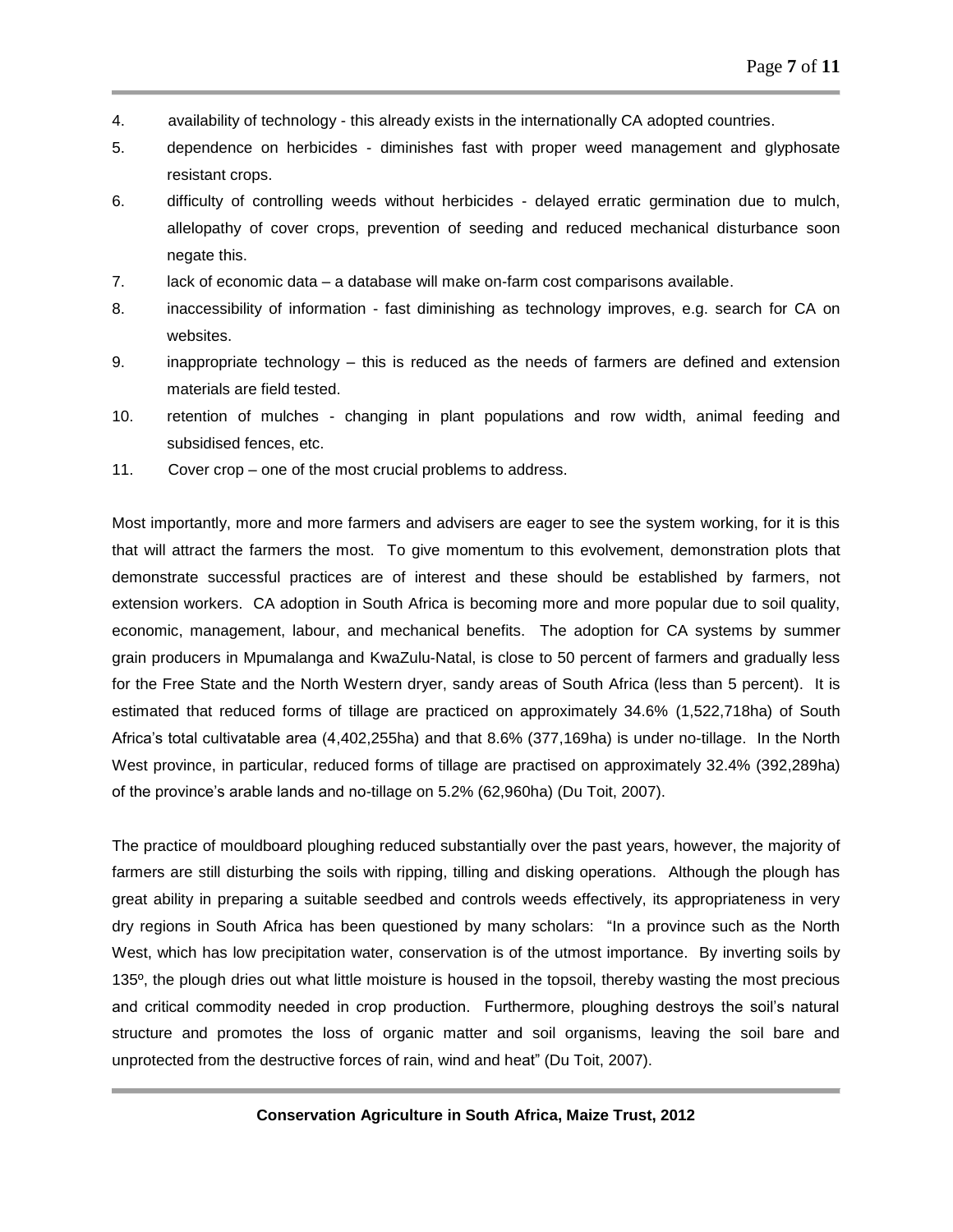Non-inversion tillage systems, such as no-tillage (NT), reduced tillage (RT), and minimum tillage (MT) and "Deklaagbewerking" are regarded as sustainable methods for preparing a soil bed for crop production. In combination with CA principles, farmers normally follow a strict traffic control system where the wheels of tractors and equipment are limited to predetermined tracks. CA fanatic followers do not allow unnecessary traffic on fields, such as dumpcarts, during harvesting. Of great assistance during operations is precision technology.

The crop production conditions in South Africa differ from other successful CA producing countries and existing research results cannot be applied directly in many cases. The differences are mainly due to rain and soil conditions. South African farmers are successfully producing crops with rainfall as low as 400 mm per year on soil with a clay percentage of up to 50 percent and sometimes less than 5% in the sandy areas in the central and North Western regions. Furthermore, our winters are not as cold with no snow coverage. However, winter temperatures are close to zero and very dry, which limits successful growing of cover crops. The sandy soils are vulnerable to compaction and need to be ripped from time to time. For this reason the strip-till system is attractive. The covering of soil surfaces with plants or dead material is a challenge for moisture conservation practices in the fallow period for up to eighteen months. Crop rotation is limited in most areas to two crops, namely maize and soyabeans. Well adapted varieties of alternative crops need to be developed in future.

In many areas there is a very short seeding 'window' due to the low and uncertain rainfall at the beginning of the season. Partly as a result of the above, seeding machines should have the ability to operate accurately at relatively high speed in cloddy soils, and the intensive and apparently inevitable use of tines in direct seeding machines may result in high power demand, variation in seeding depth and clogging. Tines are the best and cheapest solutions to operate with soil obstacles, in contrast to the views of international experts who suggest discs. Well designed tines with correct angles and small width can be a solution to use in soils compacted during ploughing. The use of tines often results in greater furrow depth and consequently increases power requirements. This negative effect also appears when a tine is used in dry soil. Special precautions need to be taken where tines cause a potting effect and limit root development and space. In such cases, it will be better to use discs to put the kernels just under the surface of the soil and protect it with loose soil and organic material (Hennie Vermooten, personal communication).

The conventional agricultural systems of small scale farmers involve land preparation before rains and seeding. The result is that, in general, soil preparation is poor and this problem is increased with the use of contractors. Conventional animal traction seeders used in South Africa have limitations to operate with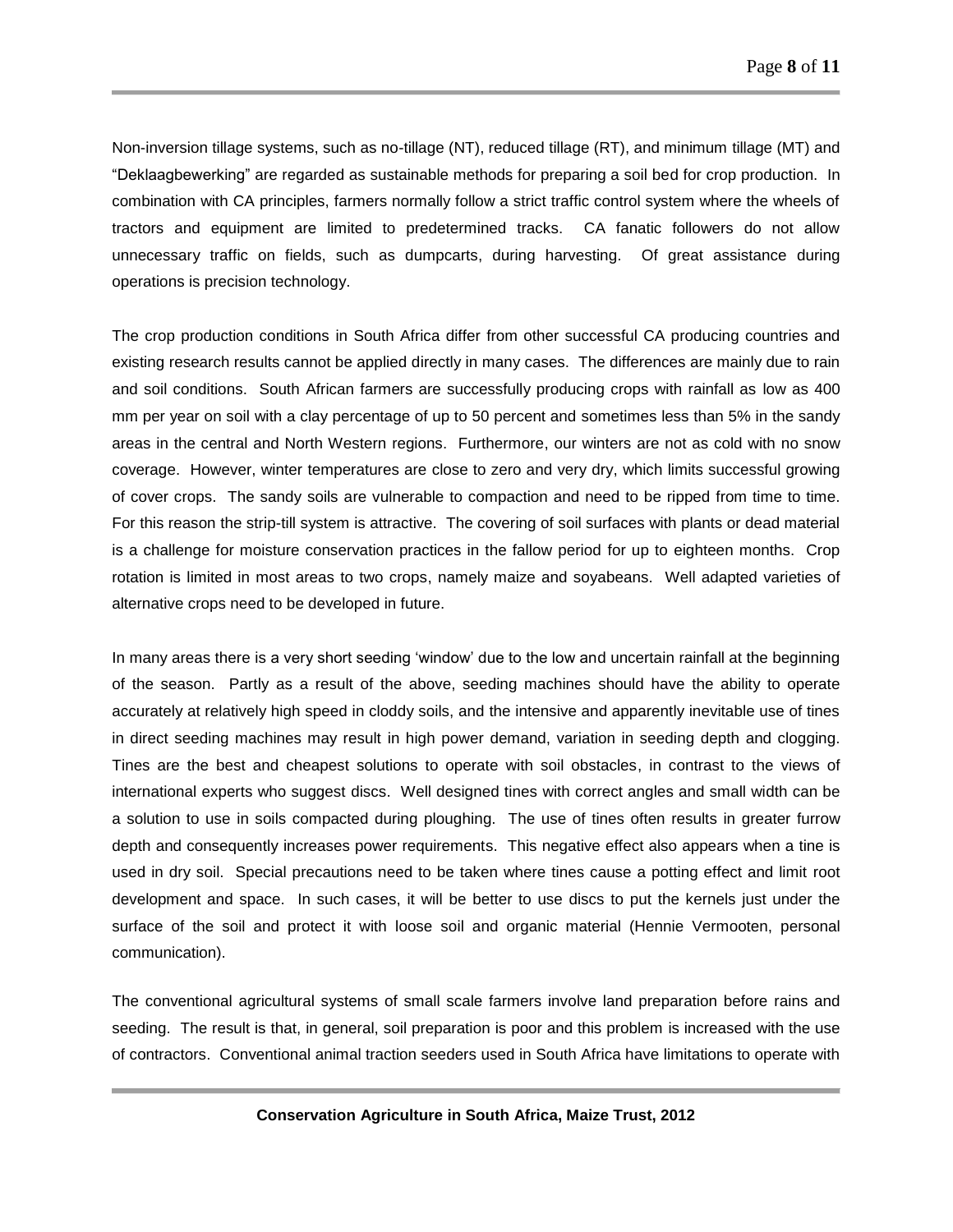clods over the soil surface and the seed metering devices employed are of poor quality. The farmer tradition of using own and therefore unsized maize seed enhances the poor performance of seed metering devices (Fowler, 2005). Experience, however, is that small scale farmers are subsidised by government and have access to the highest technology seeds for insect and herbicide resistance. Small scale farmers will benefit by training, demonstrations and mentoring by successful farmers.

The following main problems were identified for conservation agriculture mechanization: soil hardness, caused by tractor traffic or mouldboard plough use; soil obstacles, like gravel as a consequence of advanced soil erosion process; steep slopes; short seeding time due to low rainfall; low power capacity of the animals (oxen and donkeys); and loss of tradition of animal traction use. Soil compaction occurs annually in the central part of the Free State and needs to be broken up on a regular basis (Gerrie Jacobs, personal communication).

At present, as noted by international visitors, even some of the more sophisticated systems practised by, for example, commercial farmers of the KwaZulu-Natal No-Till Club, lack some of the components of the principles of Direct-seeded Mulch-based Cropping (DMC) systems, in that they rely heavily on chemicals, both fertilisers and pesticides (the latter being sprayed systematically rather than on thresholds), and that "true" rotations are seldom part of the systems (Fowler, 2005).

Finally, at all times the temptation to "reinvent the wheel" should be avoided, with technology and equipment already being available elsewhere, but should be thoroughly evaluated before being applied locally.

The critical aspect for the success of CA in South Africa is undoubtedly in the identification and utilisation of green manure cover crop (GMCC) species. In Brazil green manure cover crops, alone or in combination, are used to *inter alia* penetrate compacted layers in the soil; complex aluminium; fix nitrogen; 'pump up' water and/or nutrients from depth; stimulate or retard soil microbial populations; break disease cycles; balance nematode populations; induce germination or dormancy of weed species; attract or repel insects; etc. Here in South Africa characteristics such as these could be of real benefit to both small and large scale farmers, but the utilisation of GMCC will be dependent on adapted species (rye, oats, barley, beans, etc.) and the regular reliable production of seed.

On many commercial farms and in most communal areas crop residues provide out-of-season nutrition for livestock. CA requires that all or most of the crop residues be retained for surface cover, with the result that one of the major constraints to adoption of the CA system is being the provision of an alternative source of feed.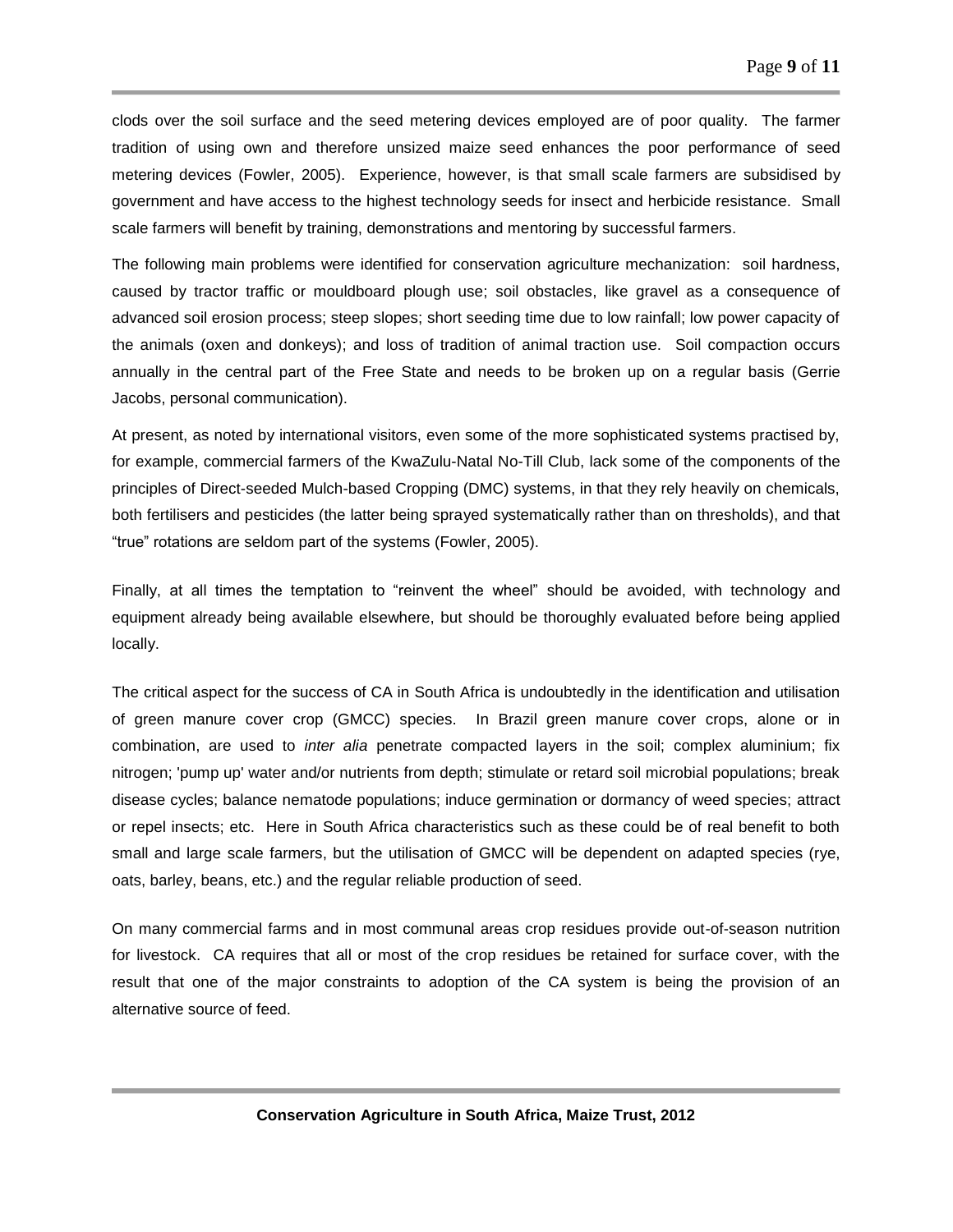South Africa has a number of farmer 'typologies', which can be broadly divided into resource-poor and commercial farmers. The farms of the resource-poor farmers comprise a homestead garden and two or more fields totalling 1 to 5 hectares where they grow maize, partly or primarily for 'green mealies' and the rest for consumption or for sale. The constraints they face when attempting to adopt CA are primarily a lack of appropriate advice and money to purchase inputs and often an inability to preserve the mulch on their fields due to livestock. CA, however, has tremendous potential benefits, especially to the many female-headed households and those directly or indirectly affected by, for example, HIV/AIDS. Solutions include 'living fences', re-education of advisers, encouragement and assistance of 'master farmers', etc., but mentoring by commercial farmers may need special attention due to the vastly different circumstances of the two groups.

The commercial farmers, on the other hand, have much to gain from the reduced costs and greater flexibility of CA systems, but urgently need advice on especially the possibilities, including how to handle sandy soils, situations capable of producing minimal biomass for mulches, the need for and possible alternative rotation crops, and how to convert from conventional to conservation tillage systems.

Other agronomic information will have to be addressed in the near future regarding row width, plant populations, plant genotypes, fertilizer formulations and applications, use of herbicides and pesticides, and soil borne diseases. This new technology may bring about a totally new era in crop production in South Africa.

### **Training**

Training of farmers and extension agents are needed in CA and kitchen garden activities. Development of simple, visual training materials and introduction of farmer field schools (or some other name) where farmers interact closely with trainers/facilitators should accelerate adoption. Trainers or facilitators could be selected from among bright young people in the villages who undergo practical training at the universities and get a diploma for their efforts. They return to their villages to act as catalysts and have the option of returning to the university for collecting information from experts to resolve farming problems, and for attending refresher courses. A way has to be determined for compensating these facilitators for their time in the villages.

## **Conclusion**

There is a general lack of information and statistics concerning CA in South Africa. This information is also required by the FAO for an international data base and by the national CA task team, which is at present seeking to formulate South African policies.